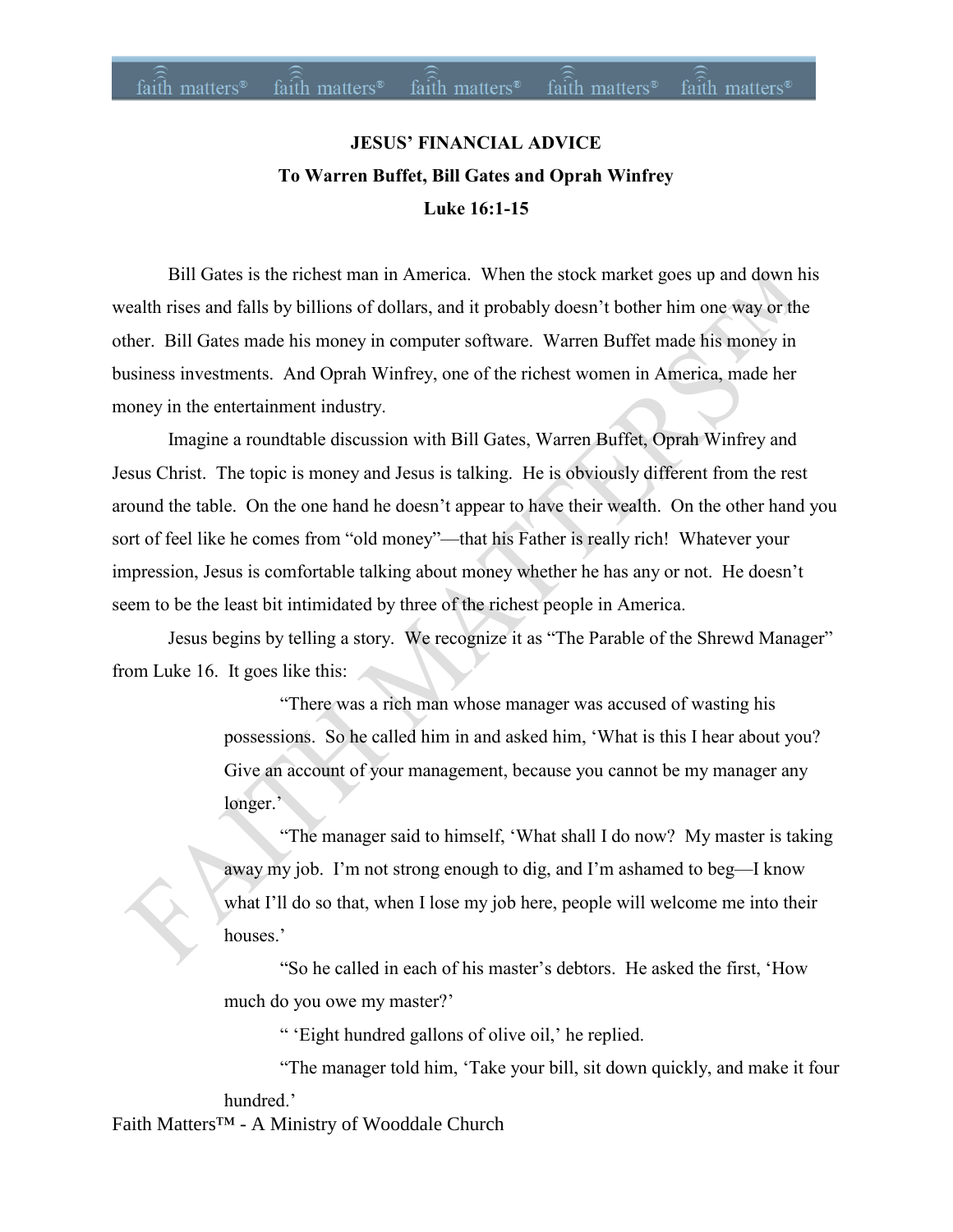"Then he asked the second, 'And how much do you owe?'

" 'A thousand bushels of wheat,' he replied.

"He told him, 'Take your bill and make it eight hundred.'

"The master commended the dishonest manager because he acted shrewdly. For the people of this world are more shrewd in dealing with their own kind than are the people of the light. I tell you, use worldly wealth to gain friends for yourselves, so that when it is gone, you will be welcomed into eternal dwellings.

" 'Whoever can be trusted with very little can also be trusted with much, and whoever is dishonest with very little will also be dishonest with much. So if you have not been trustworthy in handling worldly wealth, who will trust you with true riches? And if you have not been trustworthy with someone else's property, who will give you property of your own?

"No servant can serve two masters. Either he will hate the one and love the other, or he will be devoted to the one and despise the other. You cannot serve both God and Money."

The Pharisees, who loved money, heard all this and were sneering at Jesus. He said to them, "You are the ones who justify yourselves in the eyes of men, but God knows your hearts. What is highly valued among men is detestable in God's sight."

What we have here is a strange story that is subject to great misunderstanding. In fact, some people think it is one of the toughest of Jesus' parables to explain. It's the story of a rich landlord who turned over the management of his business to an employee who did a lousy job. Perhaps the employee thought he would get away with what he was doing because he didn't think the owner was going to check up on him. But, the boss called for a full report and the employee knew he was in deep trouble.

Knowing he would be fired, he started to devise a plan. He didn't have enough money to retire, and he was too proud to go out and beg. He wasn't in good enough shape to get a laborer's job digging dirt. So he concocted a plan.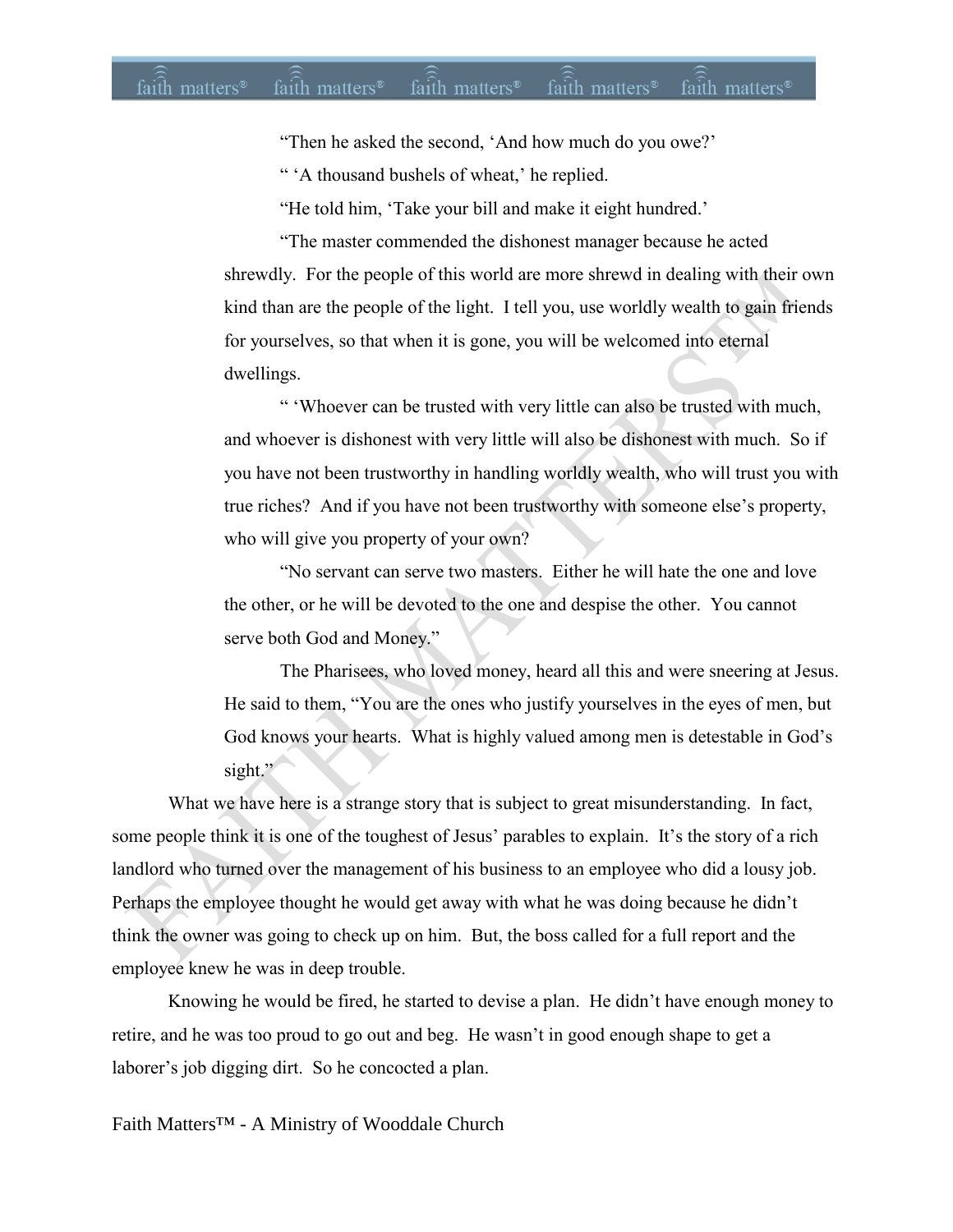# faith matters<sup>®</sup> faith matters<sup>®</sup> faith matters<sup>®</sup> faith matters<sup>®</sup> faith matters<sup>®</sup>

He called in the tenant farmers who paid their rent with a share of the crops. They were all way behind in their payments because of the manager's mismanagement. When they heard that he was in trouble they knew they were also in trouble.

The manager offered them a deal. He told them to pay only part of what they owed and he would mark their accounts "paid in full". It was a very clever plan. The manager's boss wouldn't be as angry with him because he would have far more than he expected. The debtors would be really grateful because they were out of debt with lesser payments. The manager's goal was to stop his boss from sending him to jail after he was fired and to make the neighbors indebted to him so they would take care of him when he didn't have any place else to go.

When his boss found out, he had a surprising response. He commended his manager for what he did! Now he didn't commend him for his mismanagement or for being dishonest, but he did commend him for his shrewdness because the manager was very clever in what he had done.

Jesus used this story to teach his followers. He's not teaching Christians to be lousy managers and he's not teaching us to be dishonest, but he did want Christians to be as driven toward God as the manager in this story was driven toward watching out for himself.

That's a very important distinction, so let me run that by one more time so we don't misunderstand it. Jesus wants us to be as driven toward God as this man was driven toward watching out for himself!

Another way of saying this to Bill Gates, Warren Buffet and Oprah Winfrey would be that they should be as focused and forceful, in fact more focused and more forceful, on knowing God than on making money! But this advice is not just for them. It's advice for all of us.

Along the way in teaching his main message, Jesus made five points for all of us to apply. They are points that particularly relate to finances.

Point number one is to act like a manager and not an owner. This is the basic point in all of Jesus' teachings about money management. The point is that none of us owns anything. God owns it all and we are the managers. It's our privilege to use what God lets us use, but we must never treat money or possessions as if they belong to us. We are accountable to God and God expects us to report back to him on a regular basis to let him know how we are caring for his possessions.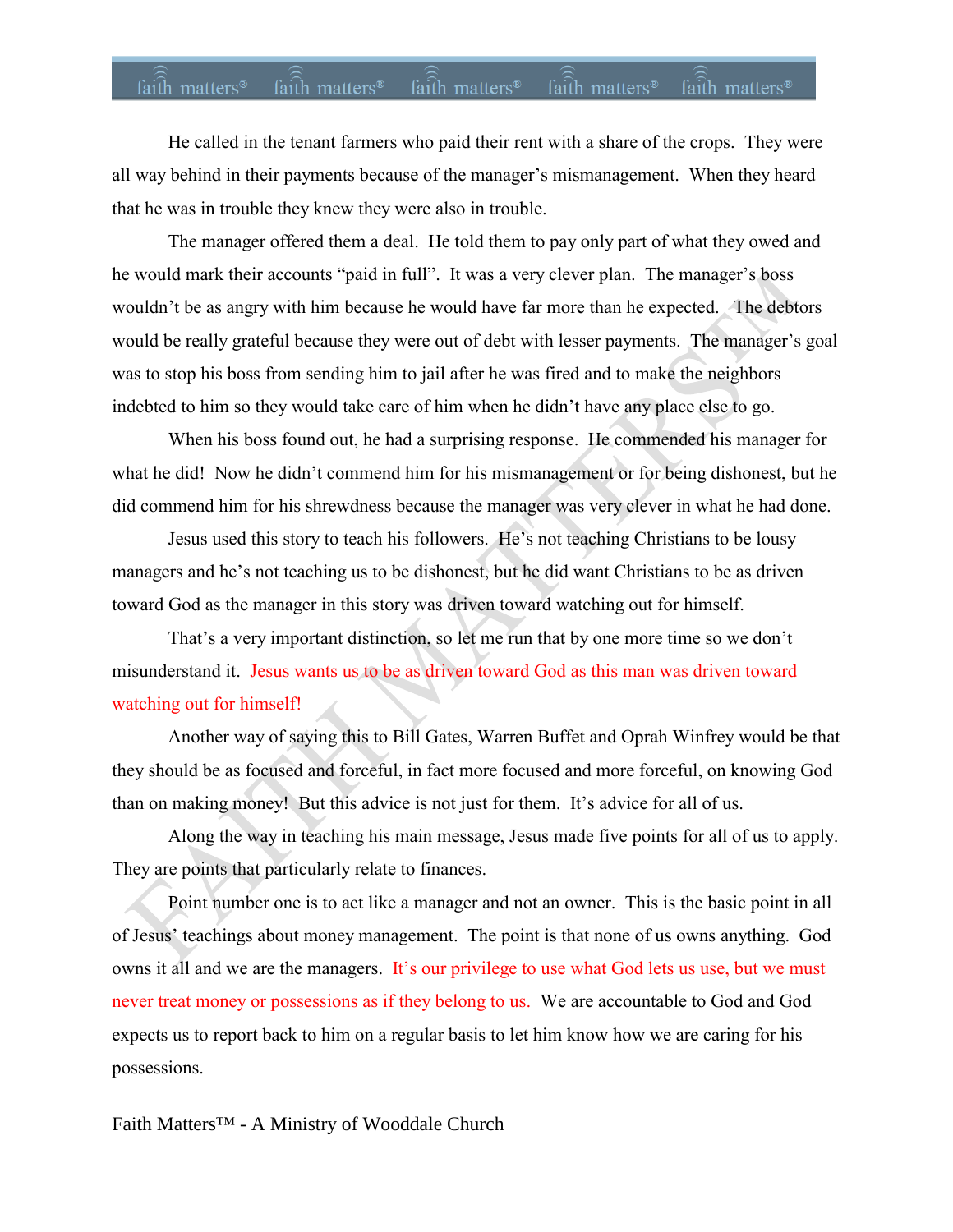# faith matters<sup>®</sup> faith matters<sup>®</sup> faith matters<sup>®</sup> faith matters<sup>®</sup> faith matters<sup>®</sup>

Suppose you have a car and you let me drive it. I must always keep in mind that it's not my car; it's your car. I must not park it illegally because the license plate is registered to you and you will receive the ticket. I must not drive to Chicago by way of San Francisco because you will check the odometer to see how many miles have been driven. You can have the car back whenever you want it because it's your car. And, I should care enough to return the car with a full tank of gas, the outside washed and the inside vacuumed. If I treat your car well, perhaps you will let me borrow it again next time.

In the same way, Christians are to consider that all money and all possessions belong to God. God lets us live in his houses. God lets us drive his cars. God lets us use his possessions. God even lets us put his money in our bank accounts and use his funds for investments. But, keep in mind that his reputation is at stake. He can have anything back any time he wants it; he can have it all back, it's his. And keep in mind that he holds us accountable and that periodically he asks for an account of how we are managing everything that belongs to him. So, act like a manager, not an owner.

Point number two is to be really smart about what really matters. The shrewd manager in Jesus' story used his power and his position to make friends who would stick by him when he got fired from his job. If he didn't have money, if he didn't have a job, if he didn't have a place to live, he really needed friends who would take care of him.

This "mis-manager" was smart enough to figure out what mattered most to him, and that was friends. So he bought their friendship with clever discounts and manipulated bookkeeping.

Jesus is telling us to figure out what really matters and be really smart about what we do. We're certainly not to be dishonest, but having friends is good. In fact, Jesus says that we should "use worldly wealth to gain friends for yourselves, so that when it is gone, you will be welcomed into eternal dwellings." We should use our money in ways that will pay off forever in heaven. Invest in the poor. Give to God. Use money to make more Christians. Another way of saying this is to think of heaven whenever we spend here on earth.

Faith Matters™ - A Ministry of Wooddale Church I remember a pastor friend telling me about a funeral he conducted. The widow asked to speak and brought a large pile of books and magazines to the front. She talked about her husband's long and losing fight against cancer. Then she picked up a copy of GQ magazine and talked about how well he dressed and all the expensive clothes he had in his closet. Then she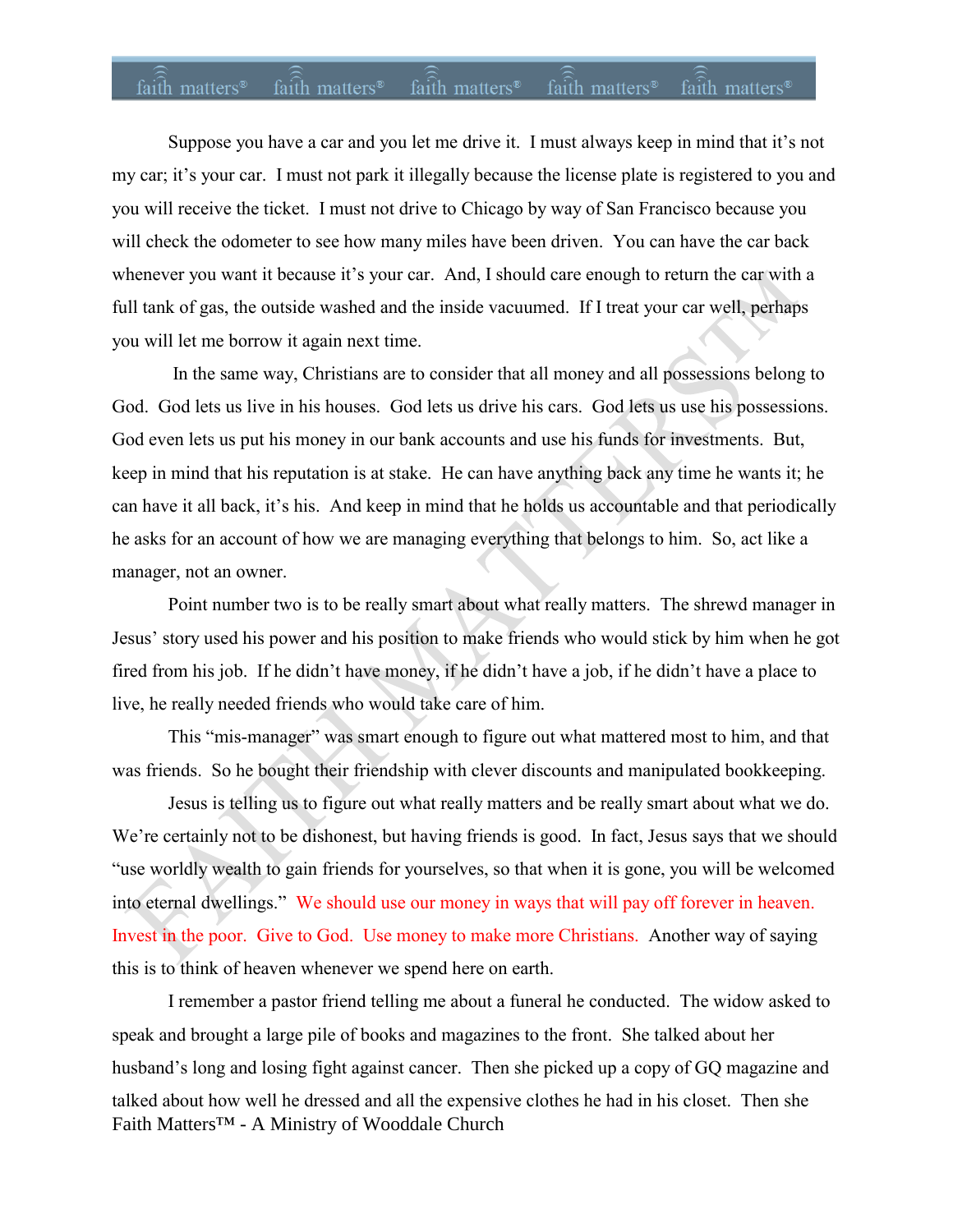#### faith matters<sup>®</sup> faith matters<sup>®</sup> faith matters® faith matters® faith matters®

dropped the magazine on the floor and said he didn't care anymore about how he dressed. She then talked about the luxury cars in his garage. She said he threw away those catalogues. She did the same with investment magazines and stockholder annual reports. One by one she dropped the magazines and books on the floor until she got to his Bible. She said that he came to the point where it was the only book he wanted next to his chair.

He switched his priorities. He was more concerned about the relationships of heaven than the possessions of earth. Jesus was telling us to not only die this way but also to live this way. Be smart about what really matters.

Point number three is to be trustworthy and honest with what we've got. Jesus said:

"Whoever can be trusted with very little can also be trusted with much, and whoever is dishonest with very little will also be dishonest with much. So if you have not been trustworthy in handling worldly wealth, who will trust you with true riches? And if you have not been trustworthy with someone else's property, who will give you property of your own?"

The manager in Jesus' story was trusted with the owner's business and he blew it. There wasn't going to be a second chance. He had demonstrated that he was dishonest and self-serving.

But Jesus was talking here about the far greater resources of God. The principle is that God wants to know whom he can trust with what he has. If he gives you a job, will you demonstrate your trustworthiness so that he can give you a better job? If he gives you an inheritance, will you show how careful you are with what he lends you so that he knows he can trust you with more? If he gives you some of his possessions, will you show your honesty so that he can give you some more?

Management expert Peter Drucker says that potential doesn't mean much in business. It is performance that counts. When hiring an employee, be sure to check out what they have done in the past because that will be the best indicator of what they will do in the future.

When God wants to give us greater responsibilities and greater resources, let it be seen that we were trustworthy and honest with less so that he knows we will be trustworthy and honest with more.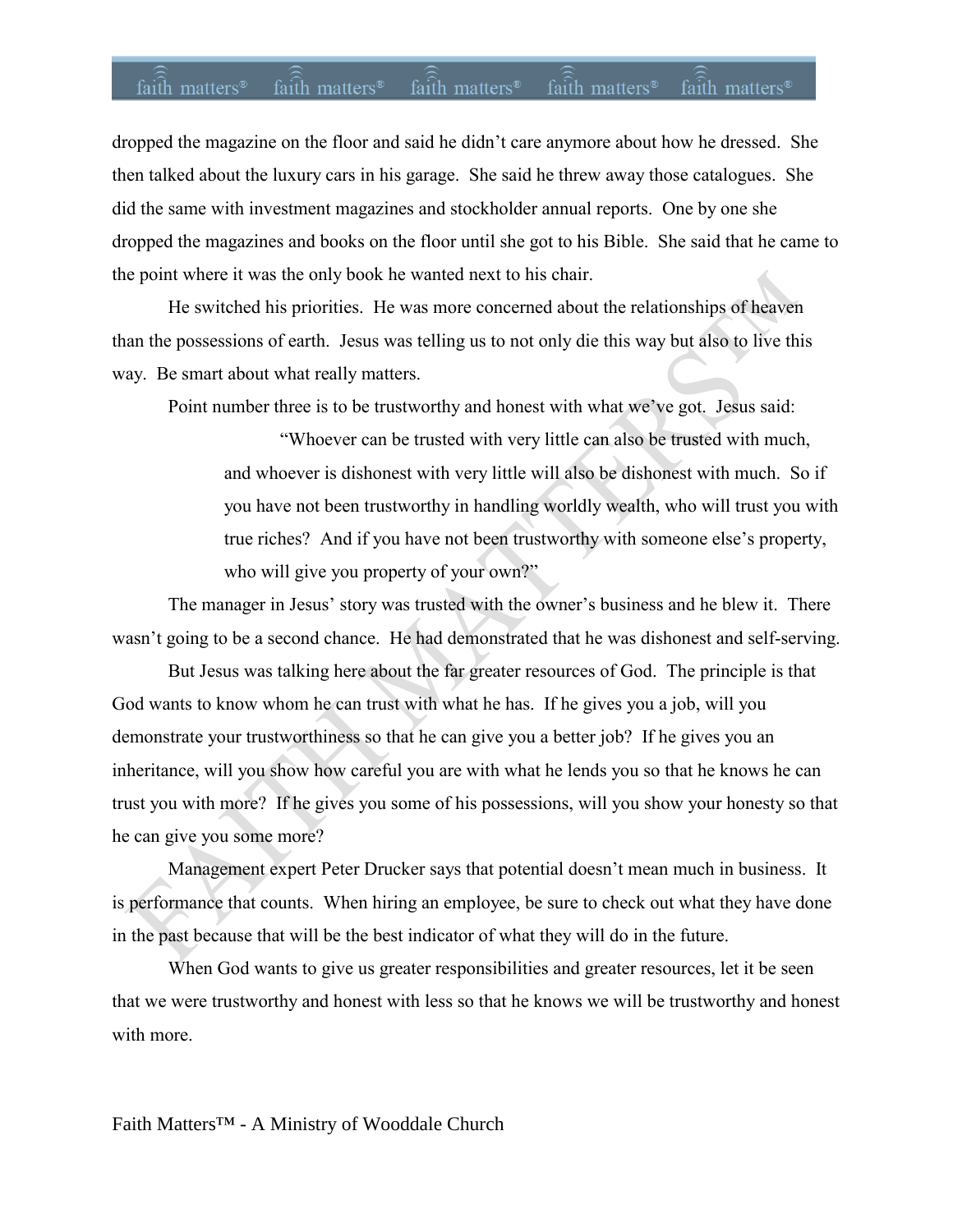# faith matters<sup>®</sup> faith matters<sup>®</sup> faith matters<sup>®</sup> faith matters<sup>®</sup> faith matters<sup>®</sup>

Point number four is to choose your boss. It is one of the Bible's most famous quotes from Jesus: "No servant can serve two masters. Either he will hate the one and love the other, or he will be devoted to one and despise the other. You cannot serve both God and Money."

This is so clear, direct and blunt that it really doesn't take much explanation. You can't have more than one master in life. It can be job, sex, power, sports, politics, money, God or something else. But it can't be more than one.

Since Jesus is here talking about money, he says it straight: "You cannot serve both God and Money." They are both gods. They will not share the lordship of any person's life. You have one boss or the other.

It would really be interesting if each of us could do a survey of what others think about us. Imagine asking 20 people who know you best this question: "Which is most important in my life, God or money?" Probably everyone asked would have a quick response one way or another.

Obviously, Jesus is telling us that the best way to manage money is to make God Number One. Don't ever let money be your god. Don't ever let money be the most important thing in your life. Don't ever make the most important decisions you make into primarily money decisions. God must be Number One. God must be the Master.

Last but not least is Jesus' fifth and final point and that is to value what God values. In other words, don't be like the Pharisees. They were the self-righteous religious leaders that Jesus used as examples of what not to be like. He said that the Pharisees cared about what the people around them thought. Jesus cared most about what God thought. The Pharisees loved money. Money was Number One. Jesus loved God. God was Number One.

The Pharisees heard all that Jesus taught about money and they sneered at him. They thought they were smarter. They thought they were better. They thought that Jesus didn't know what he was talking about.

The Pharisees missed the point. It wasn't that Jesus was financially ignorant or inexperienced. It was that Jesus operated on a totally different value system.

It all comes down to what we value the most. We live in a world that is like a huge store where all the price tags have been switched. The unimportant items have very high tickets but they are not worth what the price tag says. On the other hand, values like godliness, honesty,